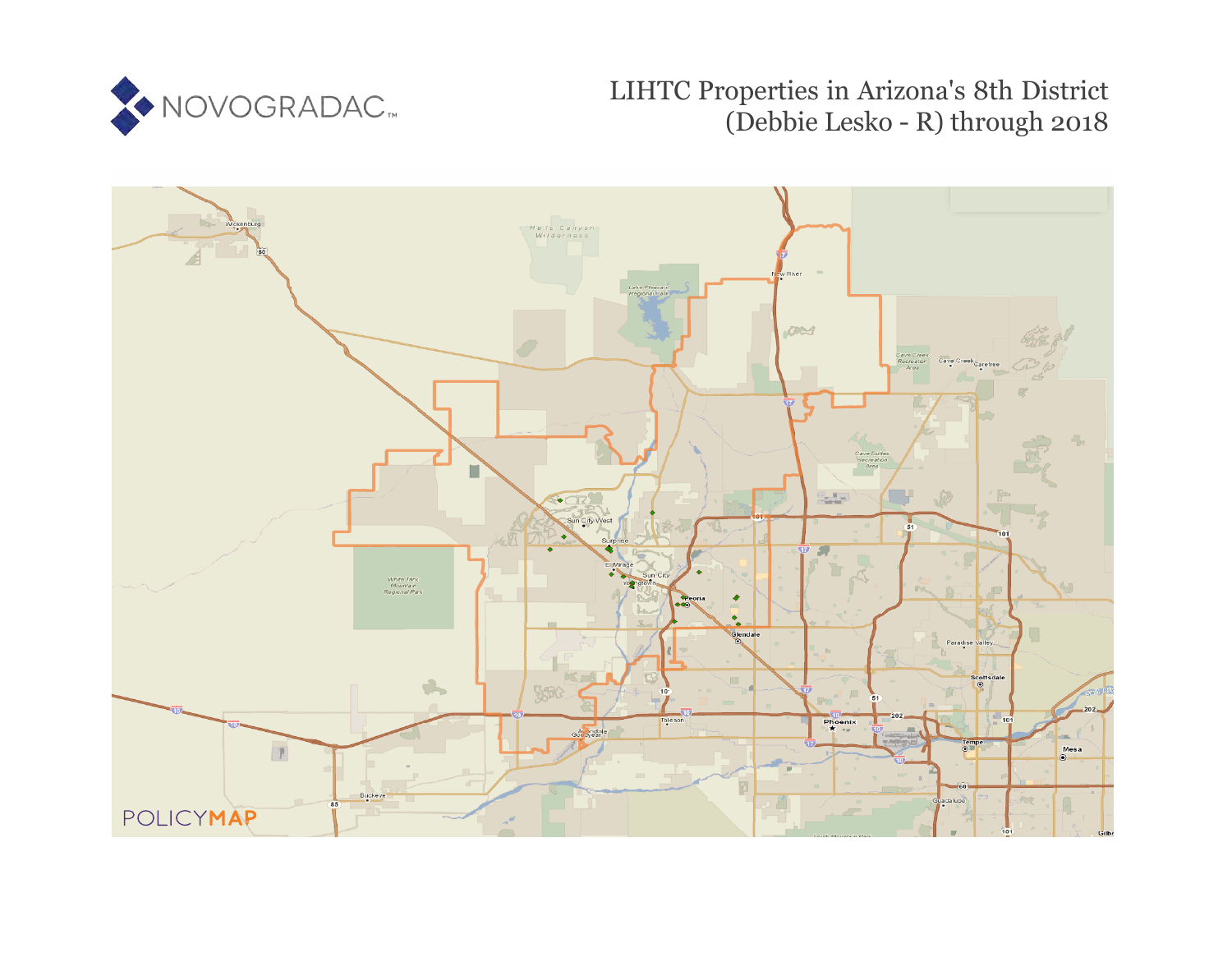## LIHTC Properties in Arizona's 8th District Through 2018

| <b>Project Name</b>                       | <b>Address</b>                          | City                 | <b>State</b>           | <b>Zip Code</b> | <b>Nonprofit</b><br><b>Sponsor</b> | <b>Allocation</b><br>Year | <b>Annual</b><br><b>Allocated</b><br><b>Amount</b> | <b>Year Placed</b><br>in Service | <b>Construction Type</b> | <b>Total</b><br><b>Units</b> | Low<br><b>Income</b><br><b>Units</b> | <b>Rent or</b><br><b>Income</b><br><b>Ceiling</b> | <b>Credit</b><br><b>Percentage</b>     | Tax-<br><b>Exempt</b><br><b>Bond</b> | <b>HUD Multi-</b><br><b>Family</b><br><b>Financing/Rental</b><br><b>Assistance</b> |
|-------------------------------------------|-----------------------------------------|----------------------|------------------------|-----------------|------------------------------------|---------------------------|----------------------------------------------------|----------------------------------|--------------------------|------------------------------|--------------------------------------|---------------------------------------------------|----------------------------------------|--------------------------------------|------------------------------------------------------------------------------------|
| RIVER BEND APTS II                        | 12700 N 113TH<br>AVE                    | YOUNGTOWN            | $\mathbf{A}\mathbf{Z}$ | 85363           | $\mathbf{N}\mathbf{o}$             | 2003                      | \$0                                                | 2005                             | New Construction         | 56                           | 56                                   |                                                   | $70\,\%$ present $\,$ No value         |                                      |                                                                                    |
| <b>ROSA LINDA SENIOR</b><br><b>APTS</b>   | 10245 N 87TH<br>AVE                     | <b>PEORIA</b>        | AZ                     | 85345           | No                                 | 2006                      | \$149,007                                          | 2007                             | Acquisition and Rehab 84 |                              | 84                                   |                                                   | $30$ % present $\,$ $\rm Yes$<br>value |                                      |                                                                                    |
| <b>BELL MIRAGE</b><br><b>ESTATES</b>      | 16629N<br>GREASEWOOD SURPRISE<br>ST     |                      | $\mathbf{A}\mathbf{Z}$ | 85378           | No                                 | 2007                      | \$900,000                                          | 2009                             | New Construction         | 60                           | 56                                   |                                                   | $70\,\%$ present $\,$ No value         |                                      |                                                                                    |
| <b>AURORA VILLAGE</b>                     | 12238 N 113TH<br>$\mathbf{AVE}$         | YOUNGTOWN            | $\mathbf{A}\mathbf{Z}$ | 85363           | Yes                                | 2012                      | \$1,030,871                                        | 2013                             | <b>New Construction</b>  | 65                           | 65                                   |                                                   | 70 % present $\,$ No $\,$<br>value     |                                      | No                                                                                 |
| <b>LANDMARK SENIOR</b><br><b>LIVING</b>   | 8232 N. 59TH<br><b>AVENUE</b>           | <b>GLENDALE</b>      | AZ                     | 85302-6802      | No                                 | 2015                      | \$921,696                                          | 2016                             | New Construction         | 52                           | ${\bf 52}$                           | 50% AMGI                                          | $70\,\%$ present $\,$ No value         |                                      | No                                                                                 |
| <b>DEER VALLEY</b><br><b>GARDENS</b>      | <b>15051 W DEER</b><br><b>VALLEY DR</b> | <b>SUN CITY WEST</b> | AZ                     | 85375           |                                    | Insufficient<br>Data      | $\$0$                                              | Insufficient<br>Data             | Not Indicated            | 164                          | $\mathbf 0$                          |                                                   | Not<br>Indicated                       | Yes                                  |                                                                                    |
| <b>GALLERIA PHASE I</b>                   | 10654 N 60TH<br>AVE                     | <b>GLENDALE</b>      | AZ                     | 85304           | $\mathbf{N}\mathbf{o}$             | 1990                      | \$0                                                | 1990                             | New Construction         | 184                          | 123                                  |                                                   | $70\,\%$ present $\,$ No value         |                                      |                                                                                    |
| <b>CASA MIRAGE</b>                        | 12235W<br>THUNDERBIRD EL MIRAGE<br>RD   |                      | $\mathbf{A}\mathbf{Z}$ | 85335           | No                                 | 1991                      | $\$0$                                              | 1993                             | <b>New Construction</b>  | 126                          | 126                                  |                                                   | 70 % present $\,$ No $\,$<br>value     |                                      |                                                                                    |
| VILLAGE AT COTTAGE 17927 N<br><b>PARK</b> | PARKVIEW PL                             | <b>SURPRISE</b>      | AZ                     | 85374           | $\mathbf{N}\mathbf{o}$             | 1991                      | \$0                                                | 1993                             | New Construction         | 179                          | 179                                  |                                                   | $70\,\%$ present $\,$ No value         |                                      |                                                                                    |
| FOX HILL RUN                              | 16222 N 123RD<br>DR                     | <b>SURPRISE</b>      | $\mathbf{A}\mathbf{Z}$ | 85378           | $\rm No$                           | 1994                      | $\boldsymbol{\mathsf{S}}\boldsymbol{\mathsf{0}}$   | 1996                             | <b>New Construction</b>  | 98                           | $\bf{98}$                            |                                                   | 70 % present $\,$ No $\,$<br>value     |                                      |                                                                                    |
| <b>GALLERIA APTS II</b>                   | 10854 N 60TH<br>AVE                     | <b>GLENDALE</b>      | AZ                     | 85304           | No                                 | 1996                      | \$0                                                | 1996                             | <b>New Construction</b>  | 184                          | 123                                  |                                                   | $70\,\%$ present $\,$ No value         |                                      |                                                                                    |
| <b>FAITH HOUSE</b>                        | 8581 N 61ST AVE GLENDALE                |                      | AZ                     | 85302           | Yes                                | 1997                      | S <sub>0</sub>                                     | 1999                             | <b>New Construction</b>  | 16                           | 16                                   |                                                   | $70\,\%$ present $\,$ No value         |                                      |                                                                                    |
| <b>RIVER BEND APTS I</b>                  | 11335W<br><b>TENNESSEE</b><br>AVE       | YOUNGTOWN            | AZ                     | 85363           | No                                 | 2000                      | \$0                                                | 2002                             | <b>New Construction</b>  | 63                           | 63                                   |                                                   | $70\,\%$ present $\,$ No value         |                                      |                                                                                    |

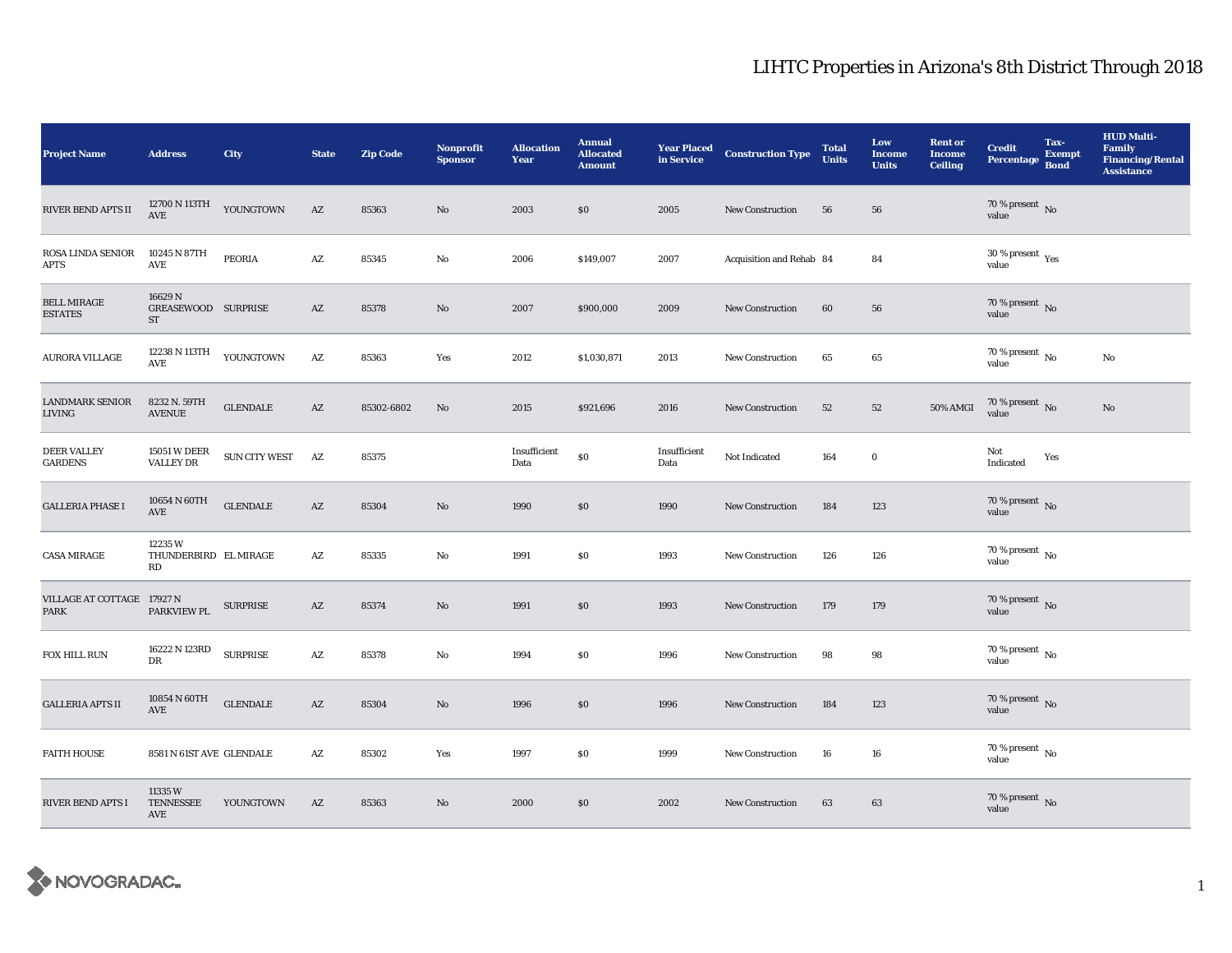## LIHTC Properties in Arizona's 8th District Through 2018

| <b>Project Name</b>                                                                                                                                                                                       | <b>Address</b>                                                       | City      | <b>State</b>           | <b>Zip Code</b> | Nonprofit<br><b>Sponsor</b> | <b>Allocation</b><br>Year | <b>Annual</b><br><b>Allocated</b><br><b>Amount</b> | <b>Year Placed</b><br>in Service | <b>Construction Type</b>  | <b>Total</b><br><b>Units</b> | Low<br><b>Income</b><br><b>Units</b> | <b>Rent or</b><br><b>Income</b><br><b>Ceiling</b> | <b>Credit</b><br><b>Percentage</b>              | Tax-<br><b>Exempt</b><br><b>Bond</b> | <b>HUD Multi-</b><br><b>Family</b><br><b>Financing/Rental</b><br><b>Assistance</b> |
|-----------------------------------------------------------------------------------------------------------------------------------------------------------------------------------------------------------|----------------------------------------------------------------------|-----------|------------------------|-----------------|-----------------------------|---------------------------|----------------------------------------------------|----------------------------------|---------------------------|------------------------------|--------------------------------------|---------------------------------------------------|-------------------------------------------------|--------------------------------------|------------------------------------------------------------------------------------|
| <b>IRONWOOD ESTATES</b><br>(PEORIA)                                                                                                                                                                       | 8930W<br><b>MONROE ST</b>                                            | PEORIA    | AZ                     | 85345           | Yes                         | 2001                      | \$0                                                | 2003                             | New Construction          | 40                           | 40                                   |                                                   | 70 % present $\,$ No $\,$<br>value              |                                      |                                                                                    |
| PLAZA MANUEL<br>ORTEGA                                                                                                                                                                                    | 13613 N MAIN<br>ST                                                   | EL MIRAGE | $\mathbf{A}\mathbf{Z}$ | 85335           | Yes                         | 2001                      | $\$0$                                              | 2003                             | <b>New Construction</b>   | 80                           | 79                                   |                                                   | 70 % present $\hbox{~No}$<br>value              |                                      |                                                                                    |
| <b>QUAIL RUN APTS</b>                                                                                                                                                                                     | 13868 N 79TH<br>AVE                                                  | PEORIA    | AZ                     | 85381           | No                          | 2001                      | \$0                                                | 2003                             | <b>New Construction</b>   | 156                          | 142                                  |                                                   | $70$ % present $\,$ No $\,$<br>value            |                                      |                                                                                    |
| QUILCEDA VILLA APTS                                                                                                                                                                                       | $12350\,\mathrm{W}$ BOLA SURPRISE DR                                 |           | $\mathbf{A}\mathbf{Z}$ | 85378           | No                          | 2001                      | $\$0$                                              | 2003                             | <b>New Construction</b>   | 72                           | 72                                   |                                                   | 70 % present $\,$ No $\,$<br>value              |                                      |                                                                                    |
| ORCHARD ESTATES                                                                                                                                                                                           | $15380\,\mathrm{W}\,\mathrm{YOUNG}\,\mathrm{~SURPRISE}$<br><b>ST</b> |           | $\mathbf{A}\mathbf{Z}$ | 85374           | No                          | 2002                      | $\$0$                                              | 2004                             | <b>New Construction</b>   | 96                           | 86                                   |                                                   | $70$ % present $\,$ No $\,$<br>value            |                                      |                                                                                    |
| RANCHO DEL SOL<br><b>APTS</b>                                                                                                                                                                             | 11039 N 87TH<br>AVE                                                  | PEORIA    | $\mathbf{A}\mathbf{Z}$ | 85345           | $\mathbf{No}$               | 2002                      | \$0                                                | 2004                             | <b>New Construction</b>   | 152                          | $\overline{7}$                       |                                                   | 30 % present $\,$ Yes<br>value                  |                                      |                                                                                    |
| STEEPLECHASE APTS                                                                                                                                                                                         | 8610 N 91ST AVE PEORIA                                               |           | AZ                     | 85345           | No                          | 2002                      | \$0                                                | 2004                             | New Construction          | 110                          | 110                                  |                                                   | $30\,\%$ present $\rm\thinspace_{Yes}$<br>value |                                      |                                                                                    |
| <b>LAKE PLEASANT</b><br><b>VILLAGE APTS</b>                                                                                                                                                               | 20702 N LAKE<br>PLEASANT RD                                          | PEORIA    | AZ                     | 85382           | $\mathbf{N}\mathbf{o}$      | 2003                      | \$0                                                | 2005                             | Acquisition and Rehab 152 |                              | 152                                  |                                                   | 30 % present $\gamma_{\rm{es}}$<br>value        |                                      |                                                                                    |
|                                                                                                                                                                                                           |                                                                      |           |                        |                 |                             |                           |                                                    |                                  |                           |                              |                                      |                                                   |                                                 |                                      |                                                                                    |
| 21 Projects Reported                                                                                                                                                                                      |                                                                      |           |                        |                 |                             |                           | \$3,001,574                                        |                                  |                           | 2,189                        | 1,729                                |                                                   |                                                 |                                      |                                                                                    |
| Location: Arizona's 8th District (Congressional District, 116th)                                                                                                                                          |                                                                      |           |                        |                 |                             |                           |                                                    |                                  |                           |                              |                                      |                                                   |                                                 |                                      |                                                                                    |
| Pointsource: LIHTC                                                                                                                                                                                        |                                                                      |           |                        |                 |                             |                           |                                                    |                                  |                           |                              |                                      |                                                   |                                                 |                                      |                                                                                    |
| Note: the values and totals are provided as a reference and the validity of the data cannot be guaranteed. All data should be verified with the HUD website before using it in the decisionmaking process |                                                                      |           |                        |                 |                             |                           |                                                    |                                  |                           |                              |                                      |                                                   |                                                 |                                      |                                                                                    |